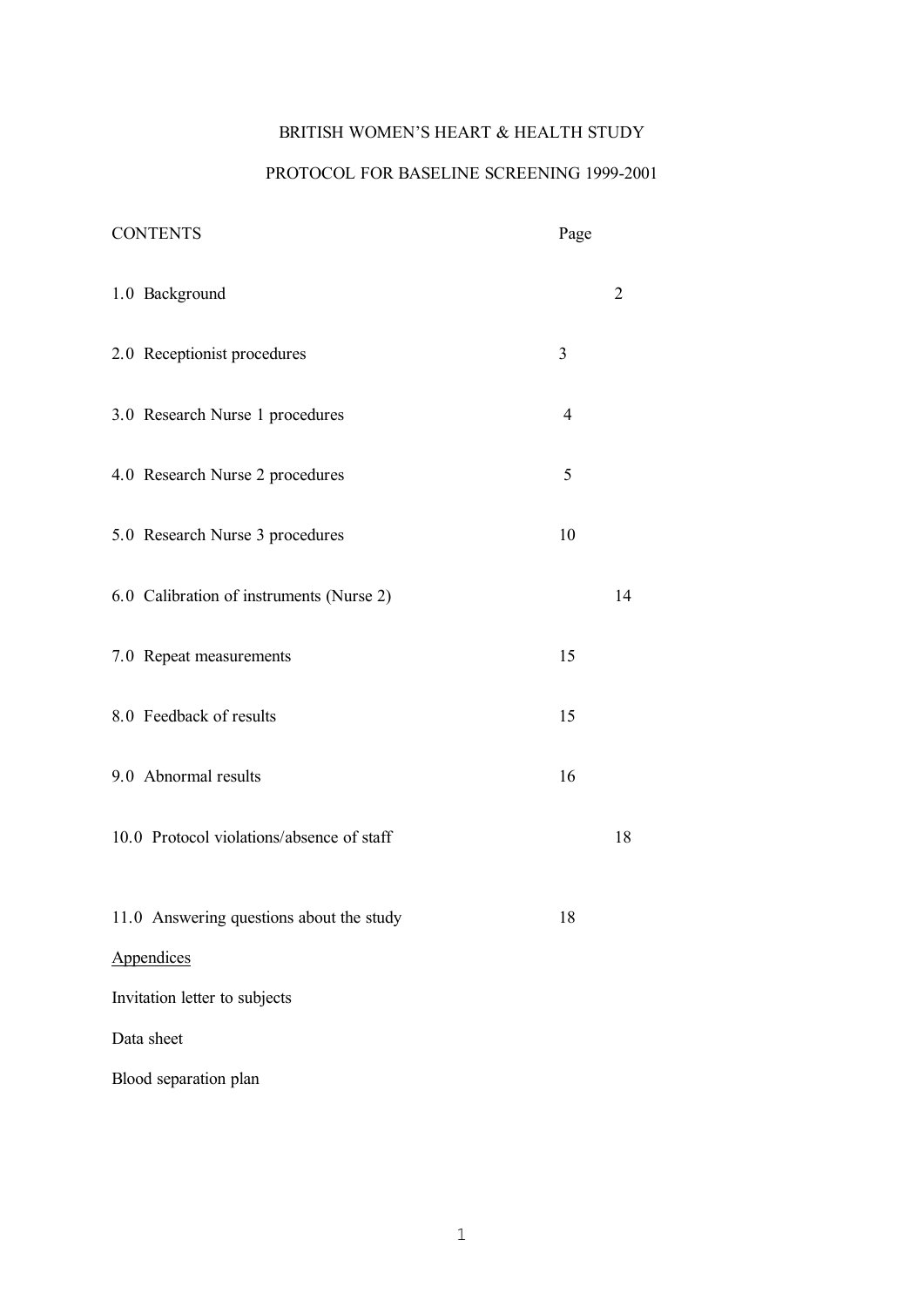## 1.0 BACKGROUND

## 1.1 Who is invited to take part?

The British Women's Heart & Health Study is based on the British Regional Heart Study which recruited men aged 40-59 years in 1978-80 from 24 towns throughout Britain. The women's study will use similar methods and will be able to make comparisons between men and women in each of the towns. A study was carried out in two towns (Dewsbury & Maidstone) in 1996 so these towns will not be included in the current study. In each town a sample of women (approximately 300) will be invited to take part in the study. We anticipate that the response rate will be around 66% resulting in about 200 women taking part in each town, a total of 4,400.

## 1.2 Liaison with Practices

The study will focus on the single Practice in each town which was originally involved in the men's study. A parallel re-screening exercise is currently underway and the survivors of the original cohort are having a similar battery of tests performed. The re-screening is running about a year ahead of the women's field work.

By the time the Study Team visits a particular town, the town Practice will already have been visited and a meeting held with the Practice Staff to confirm the survey arrangements in the town. The survey will take place either within the Practice or (where this is not possible) in a local Health Clinic or other Health Authority premises.

## 1.3 Invitations to subjects

The subjects have received a letter inviting them to take part in the study one month in advance. The invitation letter is signed by the Practice partners. A copy of the letter is attached in the Appendix.

The package received by the study subjects will include:-

- -the main invitation letter
- -an appointment card (with tear-off reply slip)
- -a questionnaire on diet
- -an information sheet
- -a reply paid envelope

The subjects are asked to return:-

-the reply slip confirming, changing or declining their appointment

-the self administered questionnaire, which aims to provide detailed information on the dietary patterns of the subjects,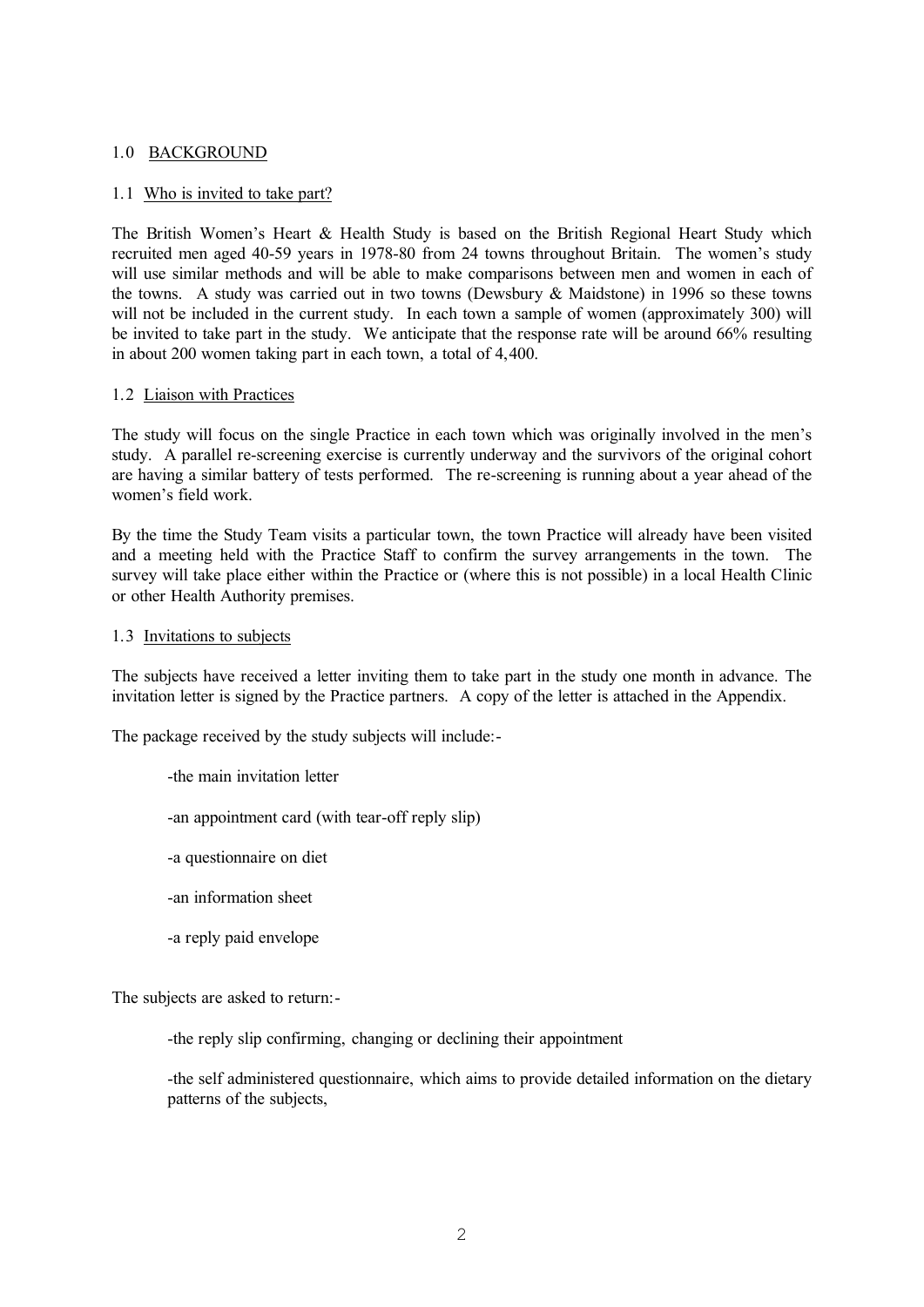In preparation for the survey visit they are asked:-

-to fast overnight or (in the case of appointments at or after 11.20) for about five and a half hours;

-to wear clothing which is easily adjustable;

-to bring reading glasses and their medications or a prescription list.

## 1.4 Framework of assessments being made:-

The subjects will proceed from the receptionist to Research Nurse 1 then to Research Nurse 2 in order, returning to the Receptionist before departure:-

With the receptionist, each subject will:-

-be logged in and have documentation prepared

-prepare for assessment (dressing gown etc)

-receive the self-completed questionnaire and data sheet on a clipboard (all labelled)

With Research Nurse 1, each subject will:

- complete an interview covering current health, diagnosed diseases, disabilities, cardiovascular and respiratory symptoms, medication, smoking and alcohol use, physical activity, diet, social background, pregnancies and family history.

With Research Nurse 2, each subject will:-

-have measurements of height, weight, blood pressure and lung function

-have a resting electrocardiogram

-provide a blood sample

(Research Nurse 3 is reponsible for processing blood samples)

## 2.0 RECEPTIONIST PROCEDURES

## 2.1 Subject arrival

As each subject arrives at the centre, the receptionist will:-

-check the identity of each subject on arrival at the centre, including name, date of birth, address and G.P.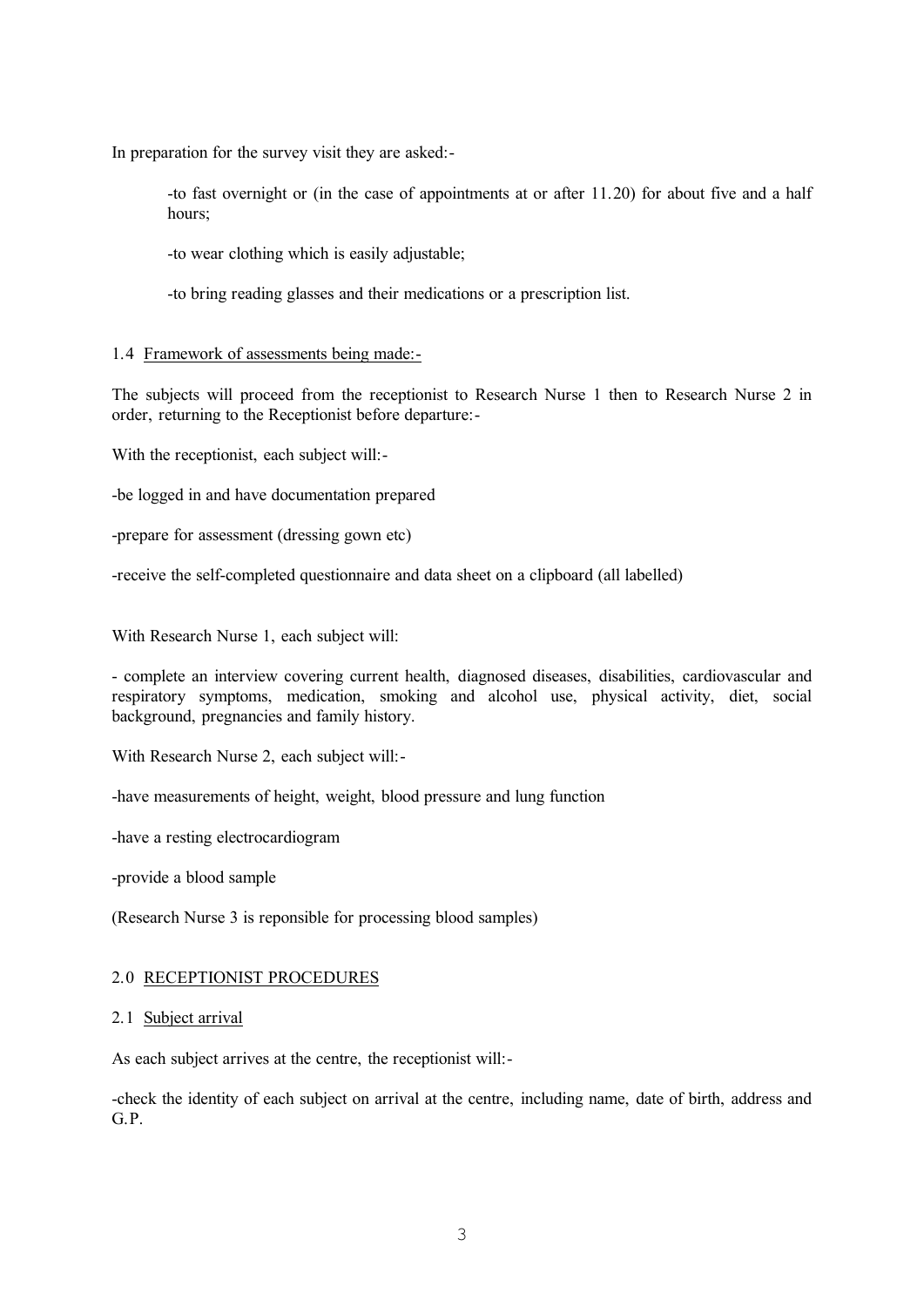-log arrival time and any change of address/G.P.

(S)he will then ask the subject:-

-to undress on top (blouse) but leave bra on and put on a dressing gown. Heavy or bulky objects should be removed from pockets and placed in a shoulder bag provided

-to p.u. if needs to do so before being measured (we are not planning to test urine in the protocol)

She will then direct the subject to Research Nurse 1, issuing the subject with a clipboard with the questionaire and data sheet attached to it.

#### 2.2 Subject return and departure

As each subject returns at the end of assessment, the receptionist will:-

- check the questionnaire has been completed

-book a return appointment, in the case of duplicate subjects

-check that dietary questionnaire was returned, issuing duplicate if necessary

-record the time at the end of assessment

-offer the subject food and drink

#### 2.3 Other duties during the day:-

-Preparation and labelling of questionnaire, data sheets on clipboard

-Maintaining food and drink supplies

-Sorting all material in serial number order at the end of each day.

#### 3.0 RESEARCH NURSE 1 PROCEDURES

Nurse 1 is responsible for administering the questionnaire. She will have the set of cards available.

Procedures for each subject will be as follows:-

- greet patient, checking identity on arrival and ask the subject to put on reading glasses if worn
- read the explanation on the front page of the questionnaire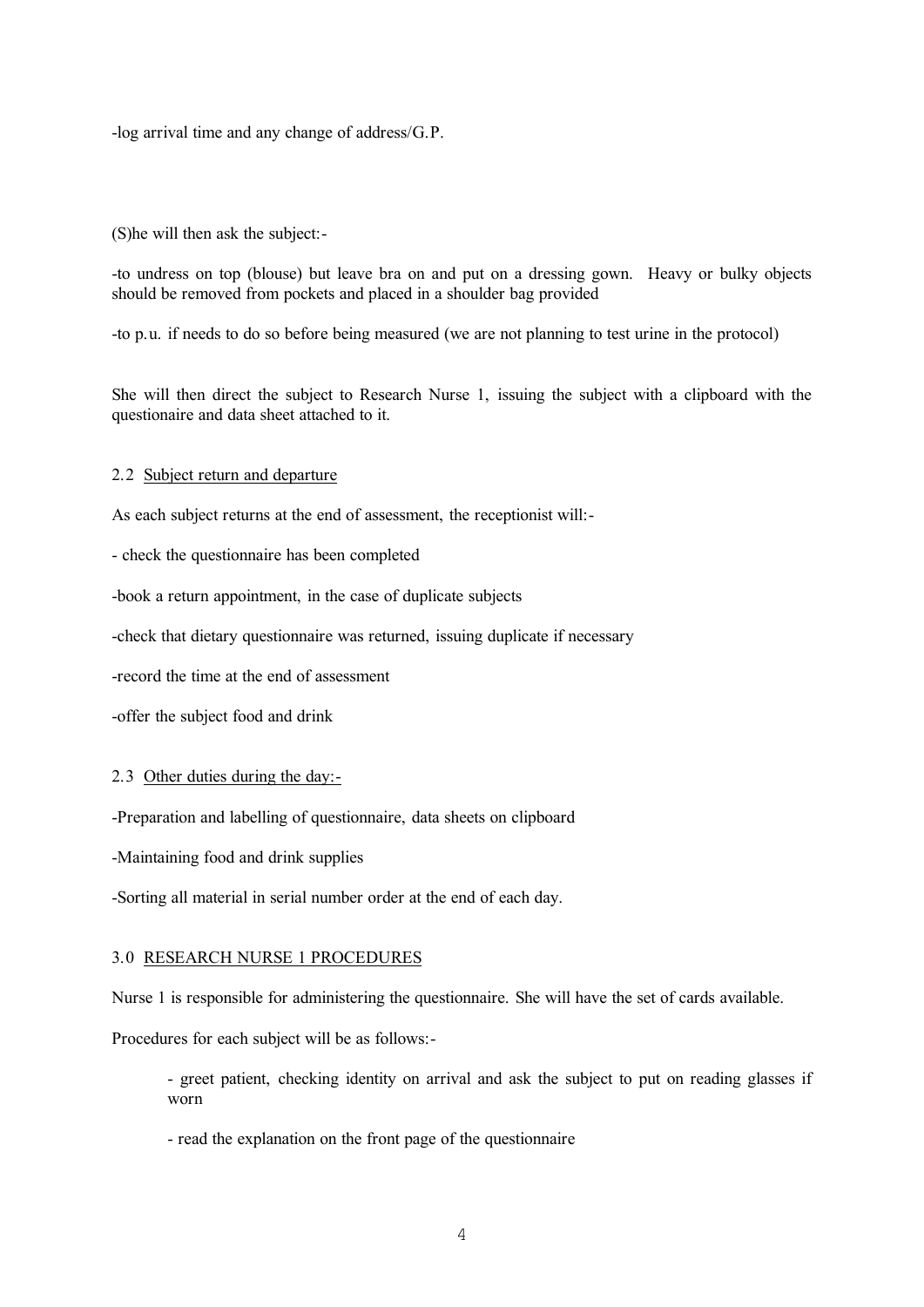- ask each question, using the cards as indicated
- check completeness of all items
- thank subject for their help

#### 3.1 At the end of the day

- coding of questionnaires
- general help with tidying up

#### 4.0 RESEARCH NURSE 2 PROCEDURES

#### 4.1 On arrival in the morning

Nurse 2 will be responsible for setting up and calibrating measurement equipment.

Procedures with each subject will be as follows:-

- greet patient, checking identity on arrival and taking the clipboard with Q and data sheet.

-subjects should be asked to remove shoes and to remove any heavy or bulky item from pockets and place in a bowl

#### 4.2 Measurements

These will be taken in order as follows:-

## 4.2.1 Height

Subjects will be asked to stand on the stadiometer. The Research Nurse should check for the following points:-

- FEET: ankles should be together and resting on the bar at the back,

- ARMS: should be resting by sides, not behind or in front,

- HEAD: subject should be looking straight ahead (i.e. lower edge of orbit is in line with external auditory meatus [earhole])

The index fingers of both hands should then be placed below the mastoid process on each side. During inspiration the increase in height should be maintained and during expiration gentle stretch should be applied. The measurement is recorded at the end of expiration. Care is needed to ensure that the subject does not stand on tiptoe.

Record any problems which the patient has which may lead to underestimation of height in the 'adequate?' box. Reasons may include problem with balance/standing, problem with posture, spinal curvature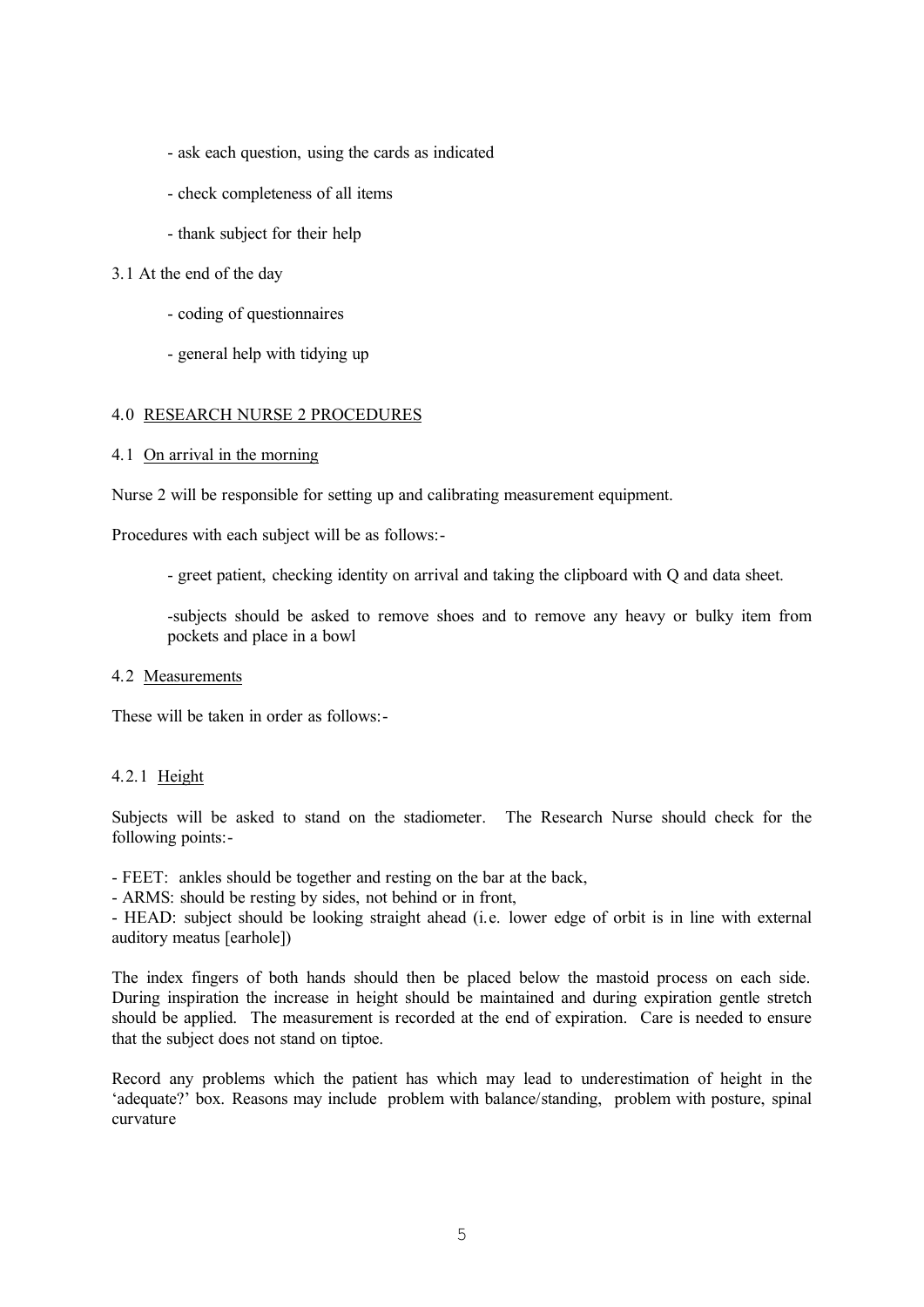The subject should then be asked to sit down and the measurement of height repeated using the same procedure to extend the neck, as described above.

Record any problems which the patient has which may lead to underestimation of sitting height in the 'adequate' box. Reasons may include problems with posture, spinal curvature.

## 4.2.2 Weight

Weight is recorded on the Soehnle scales. Press button before asking subject to step on.

Subject should stand reasonably straight if possible - leaning to one side (or forwards) can affect the weight recorded.

If the weight registered is between two 0.1 kg marks, take the lower one.

#### 4.2.3 Estimated age and life expectancy

Estimate the approximate age of the participant with reference to their face, general posture, skin and hair. Estimate the number of years of life expectancy the subject might expect. As a reference, a 65 year old woman will live, on average, for another 20 years.

#### 4.2.4 Arm circumference (right arm)

With the subject's right arm flexed to 90°, identify the acromial process and the lower tip of the olecranon. Using the Holtain steel tape measure, identify the midpoint of the upper arm and mark with a felt tip pen. With the arm hanging loosely at the side the arm circumference should be measured at this point to the last completed millimetre.

## 4.2.45 Blood Pressure (right arm)

The subject should sit down at the measurement table and rest their right arm on the table. This will ensure that the subject is sitting with their upper arm at chest level.

Select the cuff size in accordance with arm circumference. Between 28.0 and 35.0 use standard adult cuff. Less than  $28.0 \rightarrow$  small adult cuff, more than  $35.0 \rightarrow$  large adult cuff. The cuff should be placed around the upper arm with the bladder centre over the artery.

Check that subject is familiar with having his blood pressure taken. Explain that

-you plan to take 4 measurements one minute apart, the first two sitting and the second two standing

-the cuff will inflate and slowly deflate automatically

-encourage the subject to keep the arm still and not to talk during measurement

The Dinamap should have been set to take repeated measurements at one minute intervals. To take two measurements at one minute intervals, switch the AUTO/MANUAL switch to AUTO. The machine will immediately inflate the cuff and the first reading will begin.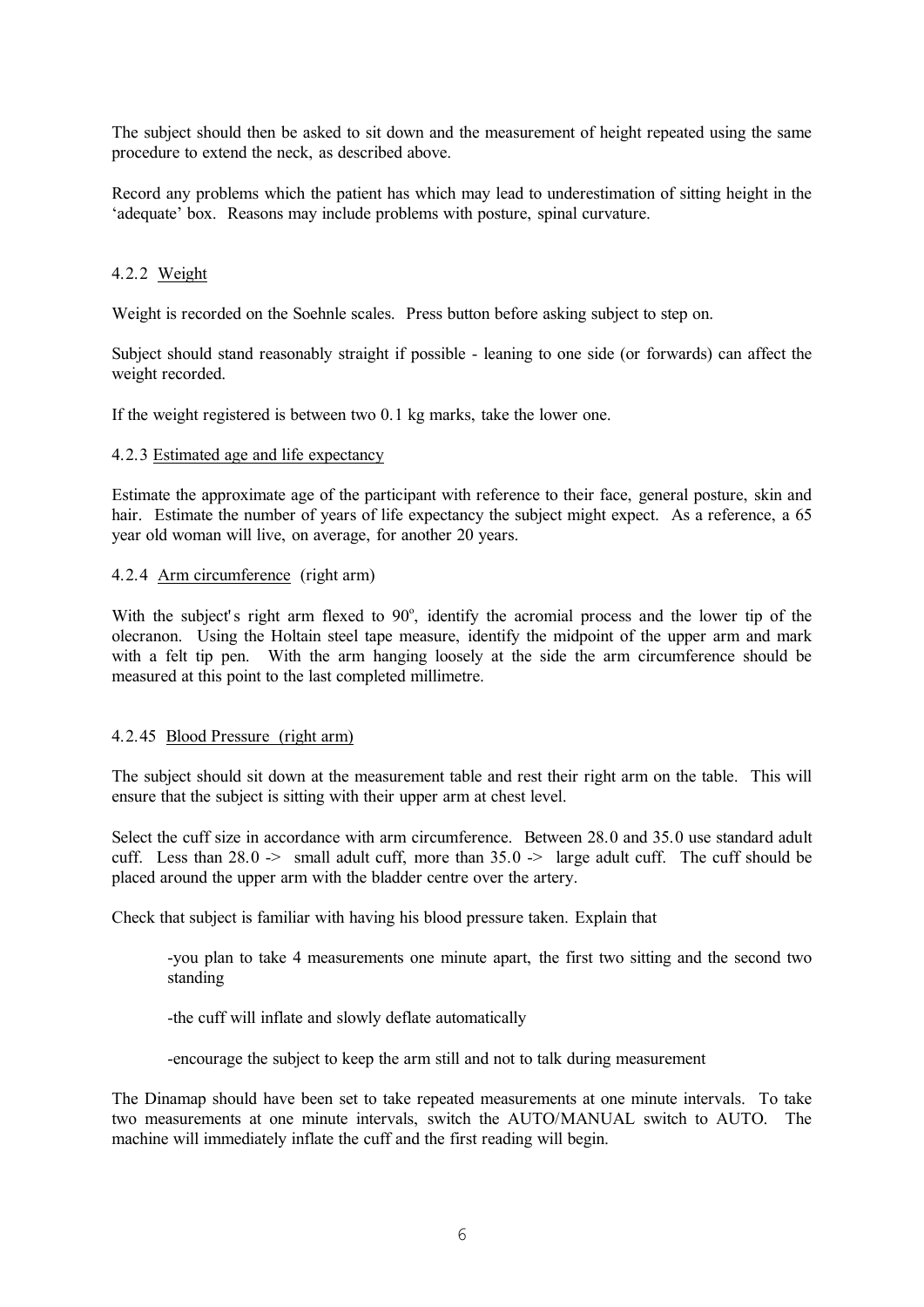- the measurements of SBP, DBP, MAP and PULSE should be recorded from the Dinamap display while waiting for the second measurement to be made.

- enter room temperature, ethnic origin and the presence of obvious dementia where appropriate

The second measurement will be made after a one minute interval on the Dinamap' s automatic cycle.

- record the second measurements from the Dinamap display

Once the second reading is complete, ask the subject to stand up, allowing the right arm to rest loosely by his side. Allow the instrument to continue with two additional measurements and record these.

## 4.2.6 Waist circumference

This should be measured with the subject standing with feet one foot apart on a marked template.

If the subject is wearing a corset or similar garment this should be removed for these measurements.

The waist should be identified as the mid point between the iliac crest below and the lower edge of the ribs above, i.e. measured at the sides.

Pass the tape around the waist (for large subjects, ask them to help passing the tape around) and reinsert at front, positioning level at the waist.

Ask subject to breathe out gently and record measurement at the end of expiration to the last completed millimetre.

If you are not satisfied about the accuracy of your measurement, record a 1 in the appropriate coding box.

Repeat the measurement

## 4.2.7 Hip circumference

This is measured by placing the tape measure around the hips at the point of maximum circumference.

The tape should be horizontal and the gluteal muscles not contracted. Record to the last completed millimetre. If you are not satisfied about the accuracy of your measurement, record a 1 in the appropriate coding box.

Repeat the measurement

## 4.2.8 Spirometry

Preliminary explanation to subject. "This machine measures the size of the lungs. What I want you to do is to take a very big breath in and to blow out as hard and as long as you can, until your lungs are empty. Watch me."

(Demonstration by nurse)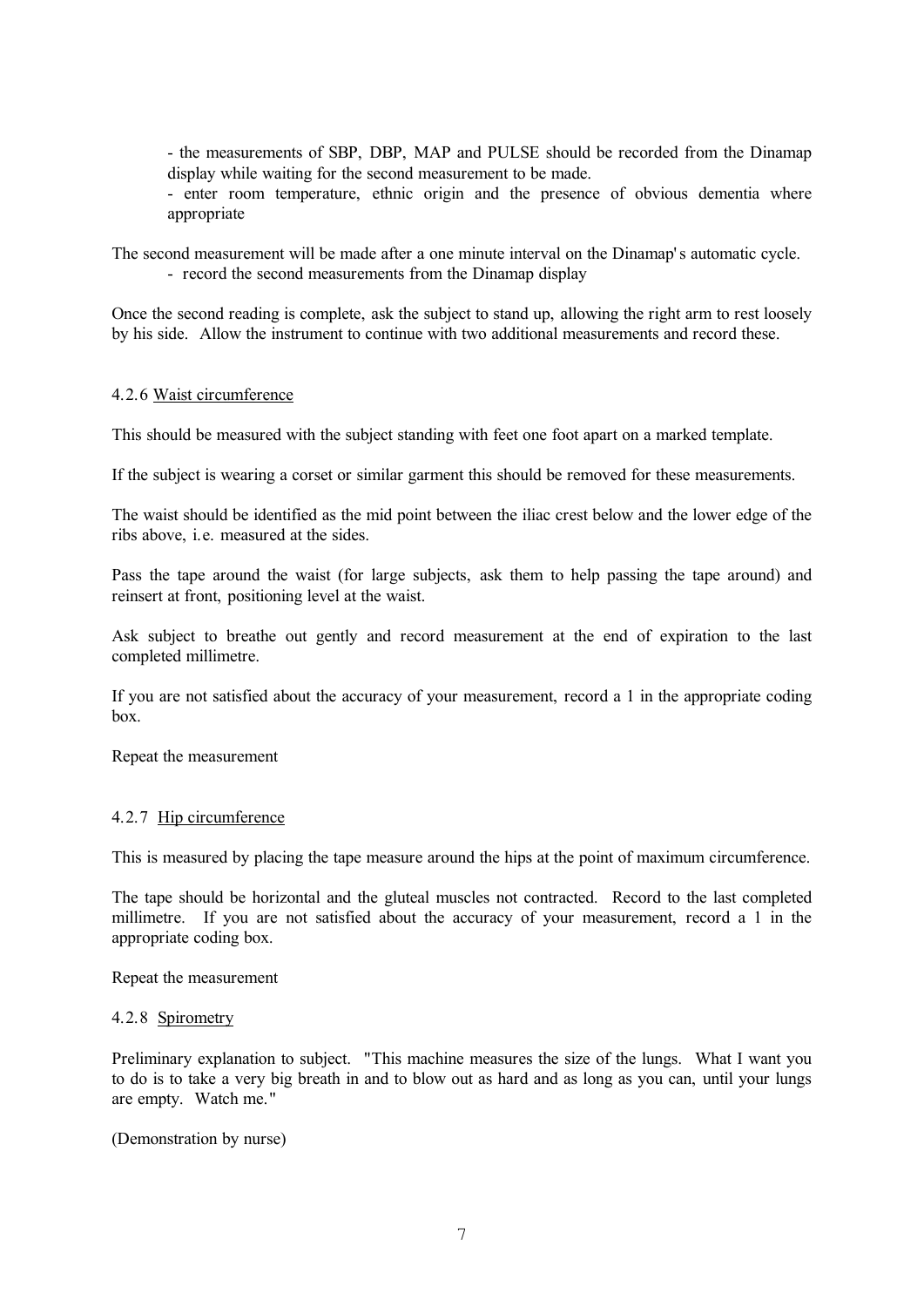Subject then practices: ensure that:-

full breath in lips tightly around mouthpiece long hard blow right to the end

Before measurements made check about use of inhaler and about the time of previous inhaler use.

Before starting the test enter the subject's 4 digit serial number and press the 'enter' key in order to proceed.

On the main menu press 'FVC test'. The machine will then say 'perform test', indicating that it is ready for the first blow.

We want to record three definitive blows.

Please ensure that you encourage the subject during the blow, particularly towards the end, by saying ` blow...blow...blow' .

After each blow, press ' end test' to expedite results and then ' retest' to go on to the next test.

The machine takes a short period to calculate results, after which FVC, FEVI and PEF figures will then be displayed on the screen. Once the results of each of the first two blows are displayed press ' retest' and the machine will display ' perform test' to indicate readiness for the next reading.

Once the result of the third reading is recorded, check the ` best test variation' which is recorded on the screen. If best test variation is more than 5% after 3 readings, please take an additional reading by pressing ' retest' again.

If you are not satisfied that subject has done an adequate blow on at least one of the readings, please enter 1 in the ` problem' box.

Once the 3 (4) readings are complete, press 'end test' to return to the main menu. Press 'print' and then ' selected' to print out the results. The printed output should be stapled onto the front of the data sheet in the space provided. Then press the ' new patient' category and agree to delete old patient' s results. This will leave the machine waiting for the next subject' s serial number to be entered in due course.

## In the event of Vitalograph printer failure

Please record the number of readings and the best test variation directly from the screen before leaving the test screen. Then on main menu press option 5, display results, and write down the other parameters on the data sheet.

- Ask the subject time of last meal and record on datasheet

## 4.2.9 Electrocardiogram

- Explain that you will perform a heart tracing (ECG) and this is not uncomfortable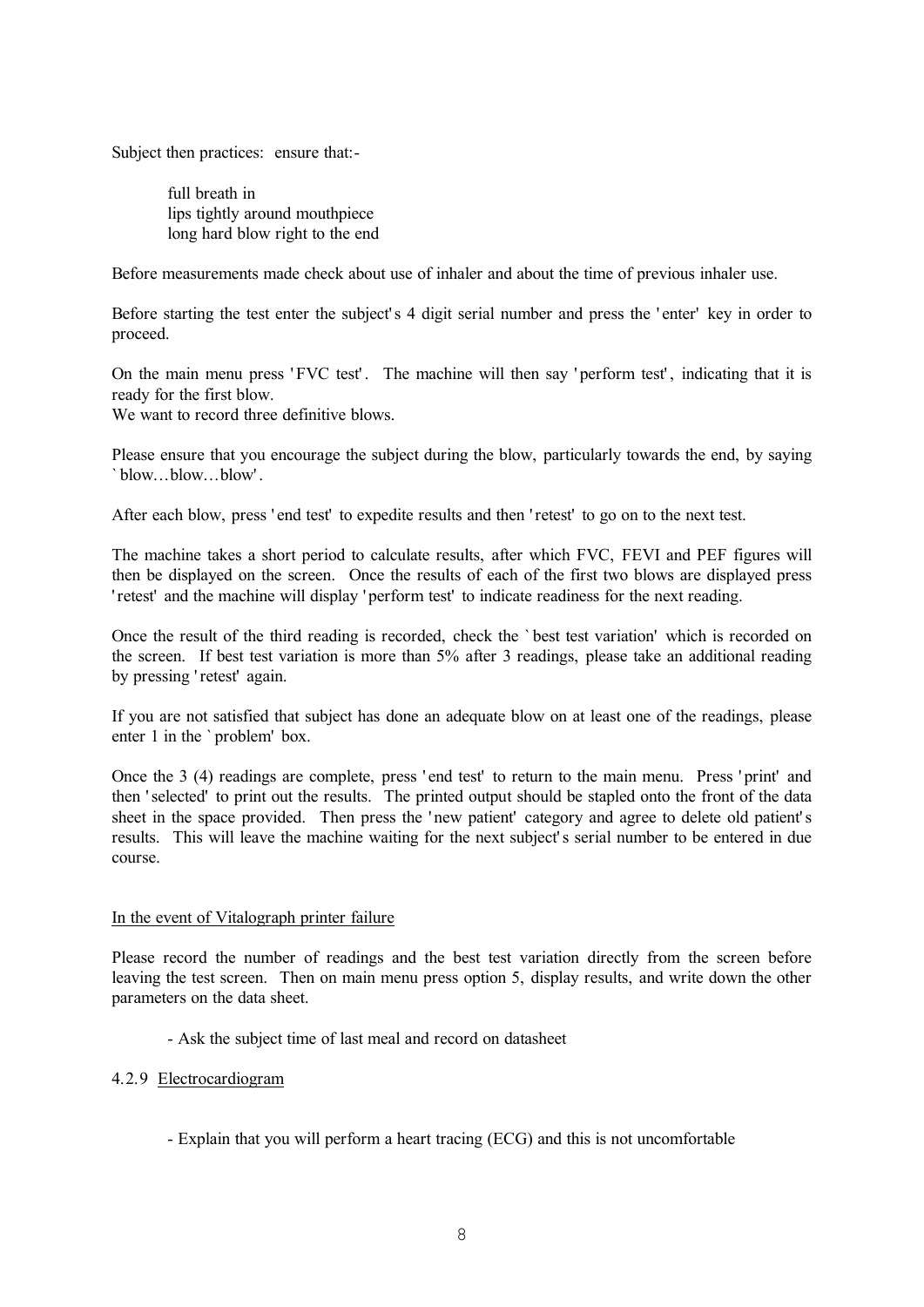- Help the subject to get on to the couch, using the steps if necessary
- Encourage the subject to relax and lie as flat as possible, though a pillow is quite acceptable.
- Place ECG electrodes and record electrocardiogram
- Check quality of tracing and repeat if poor
- Remove the ECG electrodes

### 4.2.10 Other measurements

-Check for presence of ankle oedema and for presence/absence of all four foot pulses.

#### 4.3 Blood sampling

The blood sample will be taken at the end of the examination, after the electrocardiogram is completed. The blood sample should be taken with the subject lying down.

Check whether the subject has had previous problems with blood sampling.

It is not necessary to clean skin with an alcohol swab unless the area is obviously dirty. If a swab is used, allow skin to dry after use.

A tourniquet may be used throughout. Wear the rubber gloves provided for taking the sample. A 21 gauge butterfly needle (or Sarsted needle) should generally be used; a small supply of 23 gauge needles will also be supplied for exceptional use.

If blood is not obtained at the first attempt, a single further attempt may be made in the opposite arm if the subject consents. No further attempt to obtain blood should be made.

Each subject' s blood collection tubes will be prepared in advance by the nurse in a polythene bag with an identification label on the front and individual tube labels throughout. Please check the label against the data sheet. The tube labels will have the subject' s full serial number for identification.

The first priority tubes are:-

| green<br>red<br>yellow<br>white | citrate tube<br>EDTA tube<br>fluoride tube<br>serum tube | code AE<br>code FJ<br>code K<br>code LP | $9.0$ ml<br>$9.0$ ml<br>$2.7$ ml | $9.0$ ml |
|---------------------------------|----------------------------------------------------------|-----------------------------------------|----------------------------------|----------|
| The second priority tubes are:  |                                                          |                                         |                                  |          |
| red                             | EDTA tube                                                | code T                                  | $2.7 \text{ ml}$                 |          |
| white                           | serum tube                                               | code QR                                 | $9.0$ ml                         |          |

After venepuncture, raise subject' s arm and encourage subject to press firmly on cotton wool pad to avoid bruising. Plasters are provided. Please check for elastoplast allergy - if present, use cotton wool and tape.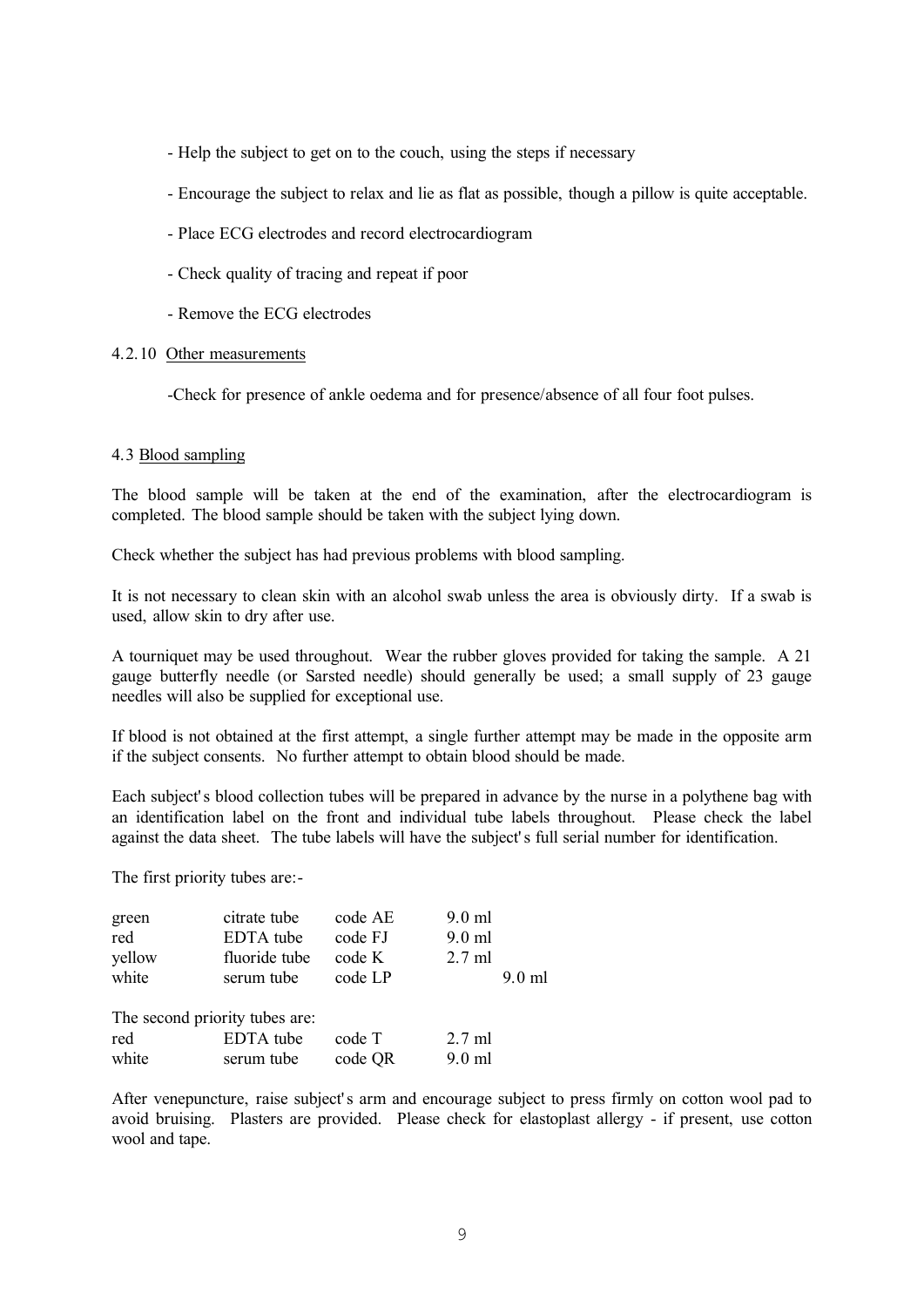After venepuncture the tubes should be gently agitated and placed in a rack. Please record:-

- the time of venepuncture
- the full success/partial success/failure of sampling
- if partial success, which of the ` primary' collection tubes have no blood in them

Samples can then be allowed to sit for at least 30 minutes before centrifuging and separtion and aliquoting.

If the subject is seen during the first week of the study, she should ask whether she would be prepared to return for a further check during the second week of the study (measurements only, no questionnaire).

#### Possible text

` I wonder whether you would be willing to help us with our quality control procedures and return next week for a repeat measurement. This helps us to find out how much the measurements we are doing vary from day to day and helps us to assess how important the different factors are in relation to heart disease. Is there any possibility that you would be prepared to come back next week for a repeat check up (measurements and blood test, but no questionnaire)?'

Nurse 2 will mark on her appointment list those subjects invited for repeat and whether they agree. If the subject agrees, Nurse 2 will give her a card to take to the receptionist. The receptionist will record the name of each subject in the log book and provide a new appointment card with fasting time recorded. A maximum of 12 subjects per town should be recruited.

#### 4.5 On completion

- pass blood specimens and datasheet to Nurse 3
- thank the subject for their cooperation and praise them for their performance
- ask them to go to the receptionist and hand in their questionnaire and clipboard
- tell them they will then be free to get dressed, half some refreshments and go home

## 4.4 At the end of the day

- transmit ECGs to Glasgow

## 5.0 RESEARCH NURSE 3 PROCEDURES

Research Nurse 3 has sole responsibility for the organisation and handling of blood samples. Gloves and an apron should be worn.

## 5.1 On arrival

-Set up relevant equipment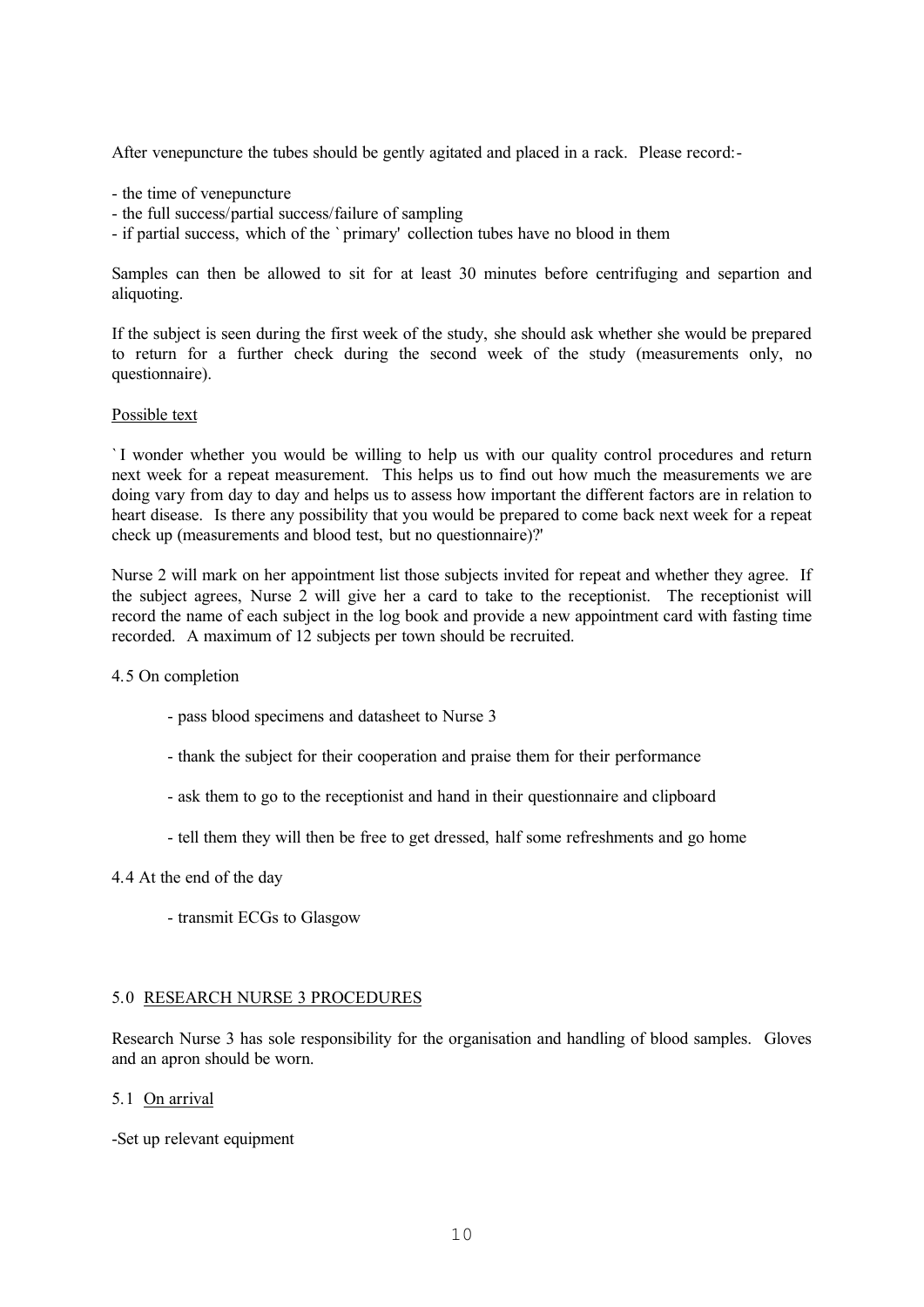-Prepare blood syringes and collection tubes for the morning and (if possible) afternoon session, following the appointment list for the day

-to label sample tubes for the day

-to prime tube F with metaphosphoric acid. 1 ml of metaphosphoric acid is placed in the tube, using the accurate manual pipette. (The mixture is made up fresh for each town, 10 grams of metaphosphoric acid to 100 ml of deionized water).

-to collect dry ice for use during the day

#### 5.2 Handling of samples for each subject

#### 5.2.1 Small EDTA (pink) tubes T

-Tube T will be set aside, as this is a whole blood samples which does not require additional preparation. They should be stored in serial number order in a cool place (**not** frozen!) for collection later in the day.

#### 5.2.2 Citrate tube (A-E), EDTA tube (F-J)

-Special priority should be given to the handling of the citrate tube (A-E), which is for coagulation factors. However, the handling of the EDTA tube (F-J) and the glucose tube (K) can take place alongside this one.

Centrifuging After each pair of subjects, the citrate tubes (A-E), the EDTA tube (F-J) and the glucose tube (K) should be spun at 3500 rpm for 5 minutes and then aliquotted. Ideally this will be completed within an hour of collection.

Aliquotting Citrate tube A-E is aliquotted into 5 equal 1 ml aliquots A 1.0 ml, B 1.0 ml, C 1.0 ml, D 1.0 ml, E 1.0 ml [any extra to tube E] (use electronic pipette, discard pipette after use). Take particular care with this tube to ensure the buffy coat layer is untouched.

EDTA tube F-J is aliquotted as follows:-

Into F 0.5 ml using accurate manual pipette

Into G 0.5 ml, H 0.5 ml, I 2.0 ml, J 1.5 ml [any extra to tube J] (using electronic pipette, discard pipette after use)

Freezing These aliquot tubes should be snap-frozen in dry ice once separated. Once snap frozen, they can then be placed in the separate boxes labelled A-J in the -20<sup>o</sup>C freezers in serial number order.

Residues The cell residues of the original citrate tube A-E and the EDTA tube F-J should be kept and placed in the freezer at convenience in bags of seven.

## 5.2.3 Glucose tube (K)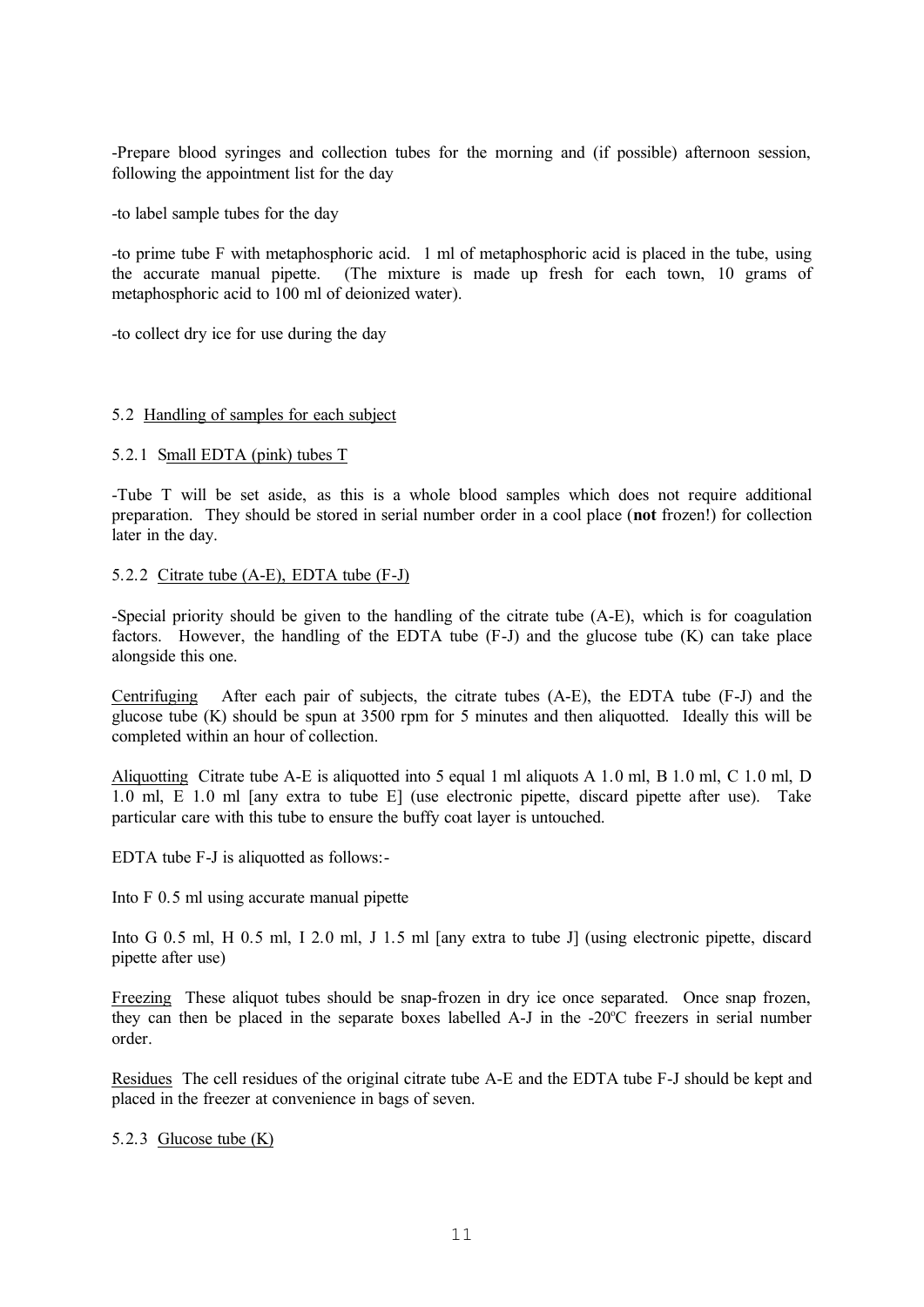The glucose tube K should be aliquotted using the hand bulb pipette into tube K  $(1.2 \text{ ml or so - tube})$ slightly more than half full). They can then be transferred twice daily to the boxes labelled K in the - 20°C freezer in serial number order; no snap freezing is needed. The residue of the first tube K can be discarded.

## 5.2.4 Serum tubes L-P and Q-R

As time permits, the serum tubes L-P and Q-R should be dealt with. They should be allowed a minimum of 30 minutes to settle before centrifuging.

Centrifuging They should be centrifuged at 3500 rpm for 10 minutes. A small number of tubes may not separate well and require recentrifuging at 4000 rpm for a further 5-10 minutes.

Aliquotting After centrifugation they should be sorted into pairs for each individual; each pair should be aligotted in turn. The allocation of the two tubes should be sorted in order as follows; do L-P tube first, and aliquot as far as it will go. Serum from L-P and Q-R is interchangeable - can be used for top ups if needed. Both of these can be done with one electronic pipette.

Serum tube L-P into Monovet tube W 1.5 ml, L 0.5 ml, M 0.5 ml, N 0.5 ml

Serum tube Q-R into aliquot tube O 1.0 ml, P 1.0ml, Q 1.0ml R 1.0ml [any extra to tube R].

Freezing These aliquots should be transferred into the appropriate boxes L to O and placed in the -20 freezer and placed in batch number order; there is no need to snap freeze the samples.

Residues The cell residues of the serum tubes L-P and Q-R can be discarded.

## 5.3 Documentation of blood sampling

## 5.3.1 Paper printouts

For the tubes which will be most rapidly analysed, which are:-

-tube T (full blood count) -tube W (biochemistry) -tube K (biochemistry)

it will be necessary to mark on a paper printout which samples are not present. For tube T (FBC) this will need to be updated regularly and checked before samples collected at 2.00 p.m. The listing will need to be cut at the collection point and later afternoon samples will go with the following day's material.

A summary for each of tubes W and K will be needed for the whole town.

## 5.3.2 Data sheet blood sample documentation

It is very important that we are aware of any tubes which have **not** been filled. These should be recorded on the data sheet as soon as possible. It will not be possible to make a final data sheet entry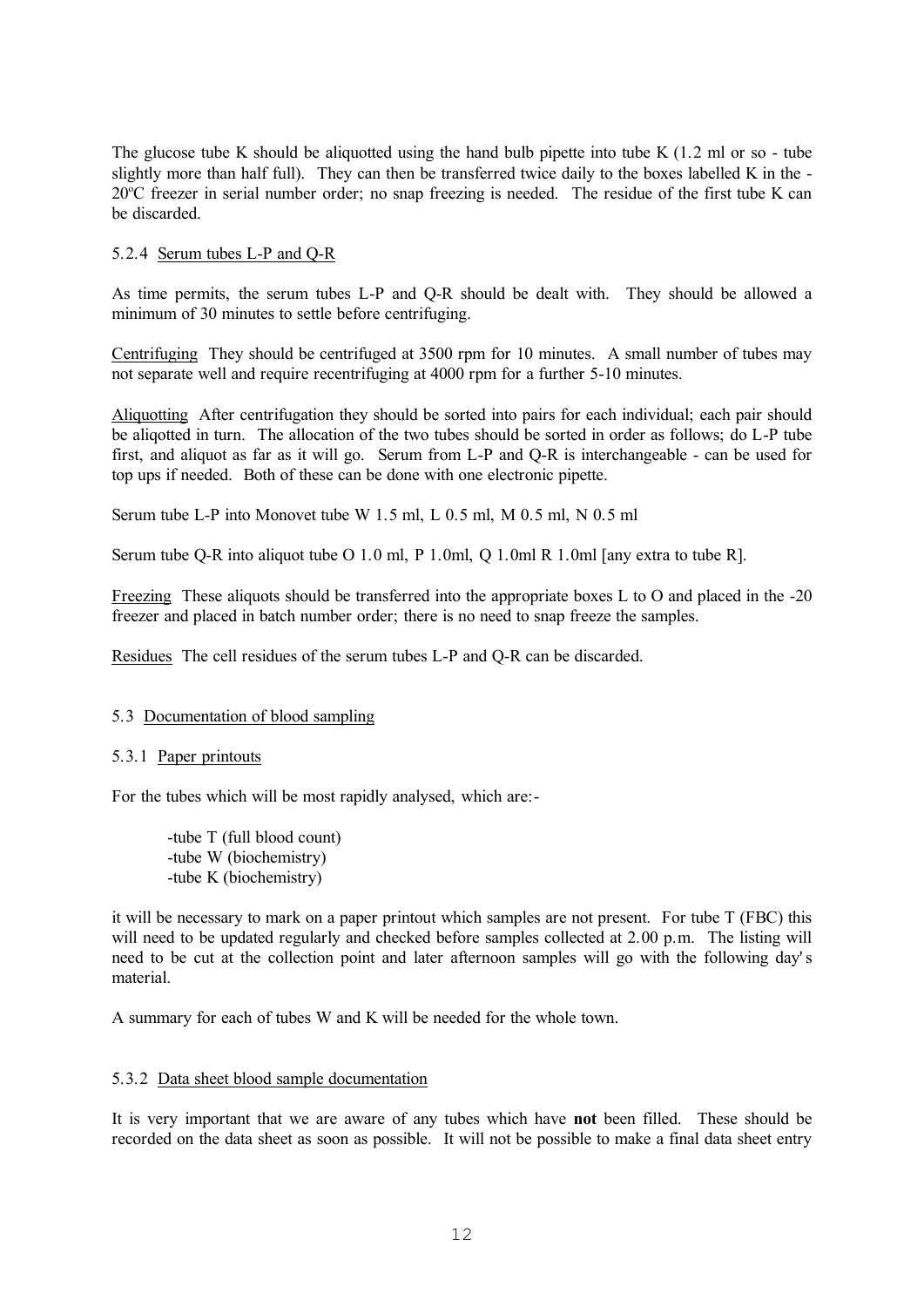for each subject until **all** that subject' s tubes are dealt with.

The default code will be ` all tubes filled? yes = 1' No other entry will then be needed.

If all tubes filled? no = 2 we then need to mark the individual aliquot tubes which have **not** been filled. Tubes which have blood in, even if short, should be considered as filled for this purpose.

## 5.4 Problems

Insufficient sample Simply fill as many aliquot tubes as possible from what has been collected, in the usual order.

Blood into the wrong tubes The samples should be left in and the aliquot tubes relabelled in biro (not felt-tip) - (spare blank labels might be helpful).

## 5.5 At the end of the day

Clean out centrifuges as needed

Ensure that samples are all packed appropriately into their receiving boxes (tube A, tube B etc) and that no samples are still on dry ice.

Set pipette buoys to charge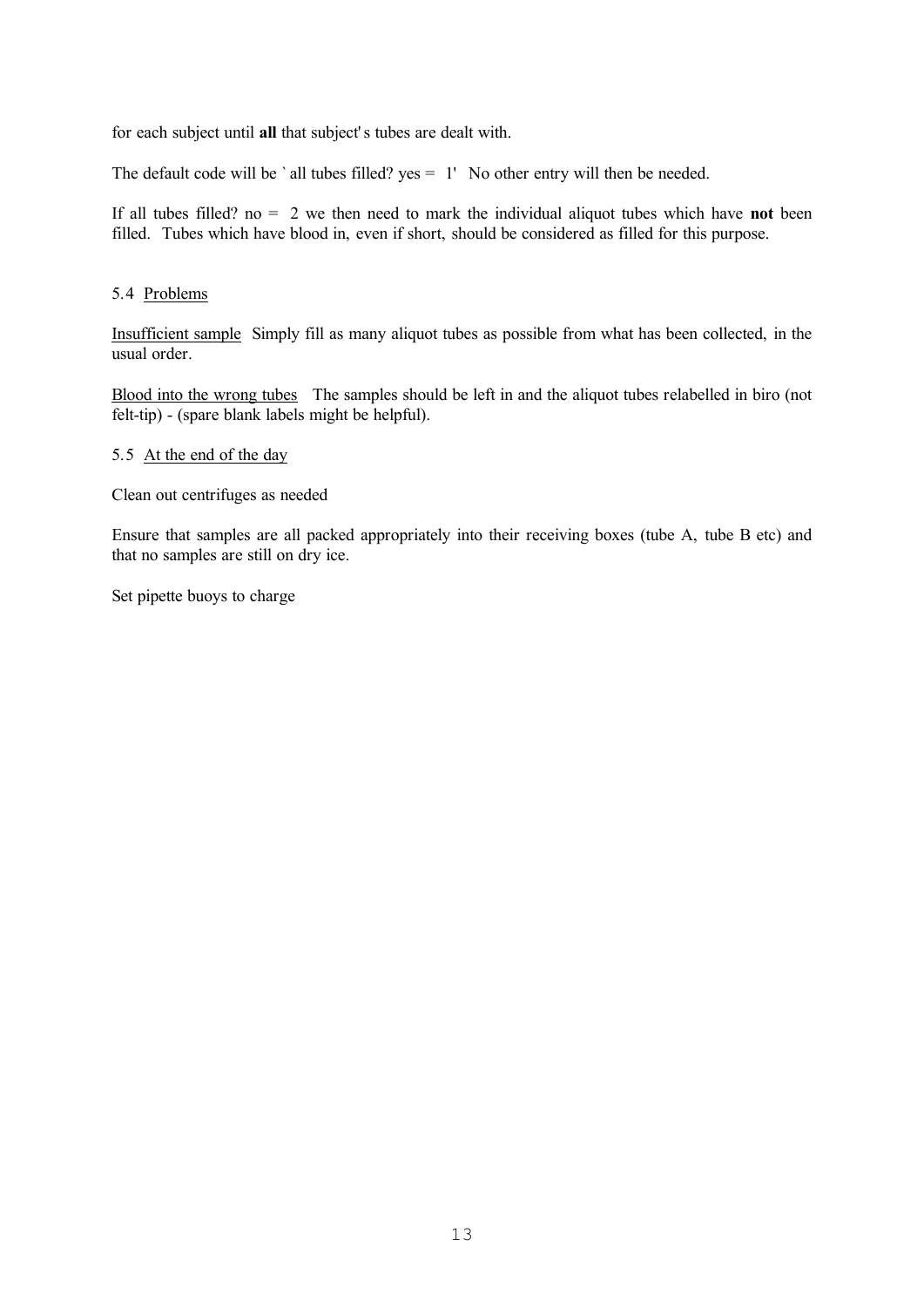## 6.0 CALIBRATION AND CHECKING OF INSTRUMENTS (Research Nurse 2)

## 6.1 MORNING SESSION

The following calibration steps should be undertaken:-

#### 6.1.1 Stadiometer

Please check recorded height of standard 1 metre rule once instrument set up, and record result. (This ensures that recorder has not become displaced)

### 6.1.2 Scales

The zero setting on the scales should be checked by pressing the reset button with the scales empty. This should be 00.0. The result should be recorded. If there is a problem:-

- check that correct adapter voltage (9.0 volts) is being used

- if persists, please discuss with base at earliest convenience

#### 6.1.3 Spirometer

Please ensure that spirometer is turned on early and left to warm up before testing.

Check paper supply.

Enter 'set up' mode and go to 1 'accuracy + calibration'. when the machine invites you to blow air through the flowhead to equilibrate temperatures, please blow 3 litres through slowly, then ' continue' .

Set ambient (room temperature) consulting the electronic thermometer.

Pump 5 litres of air slowly (each litre must take more than 1 second) through the flowhead to calibrate and then ' exit' .

Read in 5.00 as reference volume and enter.

Update calibration if error is 1% or greater.

' Retest' by putting a further 5 litres of air through the flowhead. If error is 1% or greater update calibration again and retest one more time.

If calibration will not settle, raise threshold for correction to 3%.

When you have finished, move to main menu and to FVC test, and when the machine says ' perform blow' , blow 1 litre through calibration syringe and record the result.

## 6.1.4 Dinamap blood pressure recorder

- put machine in auto mode and use set button to set interval between readings at one minute

The calibration procedure is as follows:-

(I) Set up the instrument with the adult cuff to be used in place. Insert the calibration kit on one of the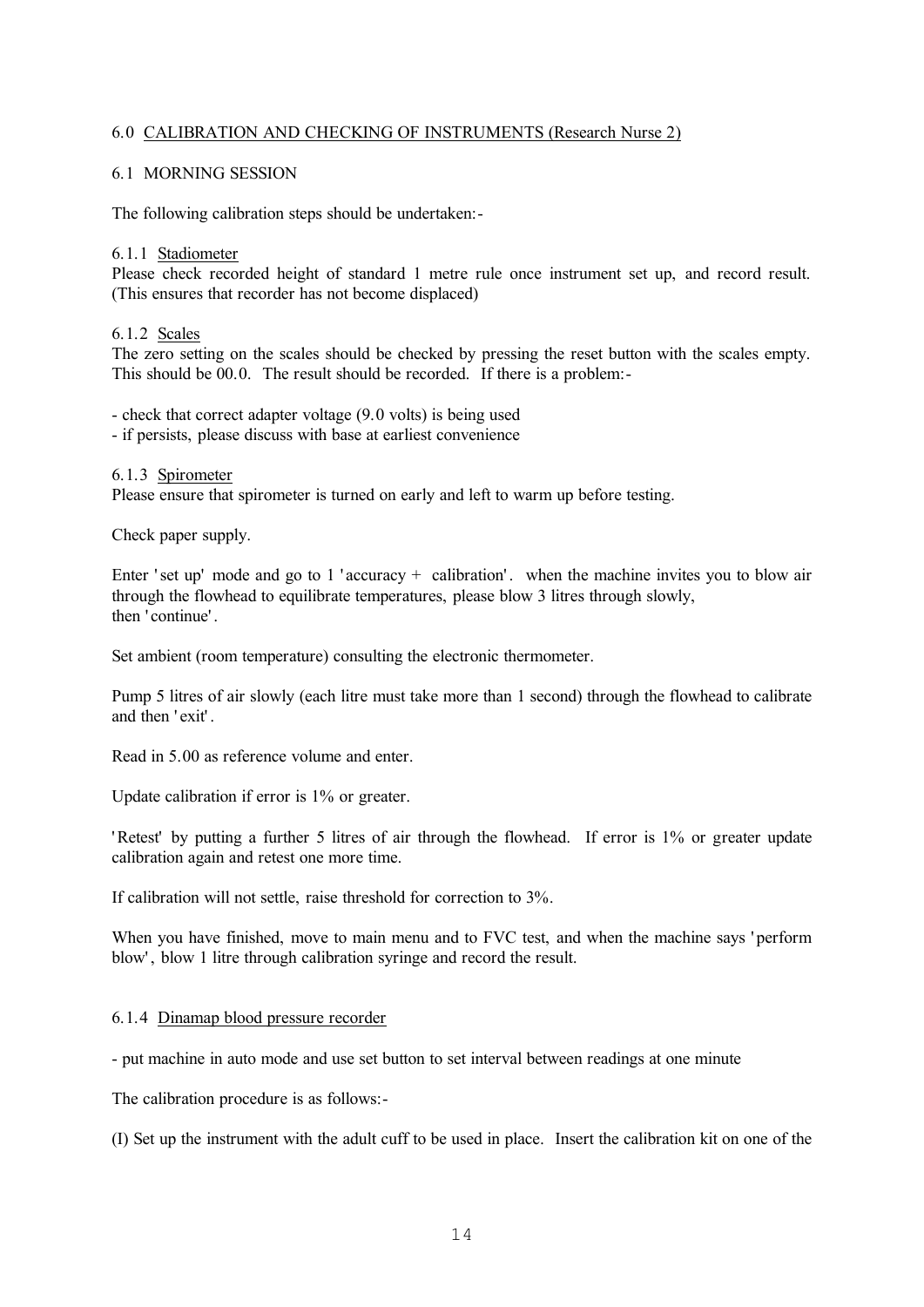cuff connector leads. Turn the instrument on with the SET button held in. The CYCLE display should show 88, and will continue to do so while the instrument is in calibration mode.

The machine is now in calibration mode 1.

Display read:- CYCLE 88 MAP<sub>0</sub> All others blank

Inflate the cuff until the mercury column reads 200mm Hg (top of the mercury meniscus). RECORD the MAP result. Check that there are no leaks (pressure remains above 190mmHg for at least 10 seconds).

Check MAP readings at 150, 100, 50, 0mmHg on the mercury column, RECORDING the result each time.

If leaks in system:- - try replacing cuff with reserve - try replacing blue cable with spare

If problem not solved discuss instrument servicing/replacement with Peter at earliest opportunity

## 6.2 AFTERNOON SESSION

Recalibrate the Vitalograph as before.

## 7.0 REPEAT MEASUREMENTS

A subset of non-migrant subjects seen in the first week of the study will be asked to return for a repeat measurement during the second week of the study. The aim is to obtain remeasurements in about 5% of the total. This will involve 10 subjects per town (suggest we attempt to recruit 12).

These subjects will be recruited by RN2 from the outset. Need to be clear about who invited and who agreed. The Receptionist will book them an appointment at the end of the survey. For their second visit they will be provided with one of a pre-prepared list of supplementary serial numbers, which will be allocated by the Receptionist at the time of booking.

On the return visit, the subject will skip the questionnaire, but will go through the remaining aspects of the measurement and blood taking procedure as before.

## 8.0 FEEDBACK OF RESULTS

When the subject agrees, results will be fed back to the subject's G.P. including:

Height

Weight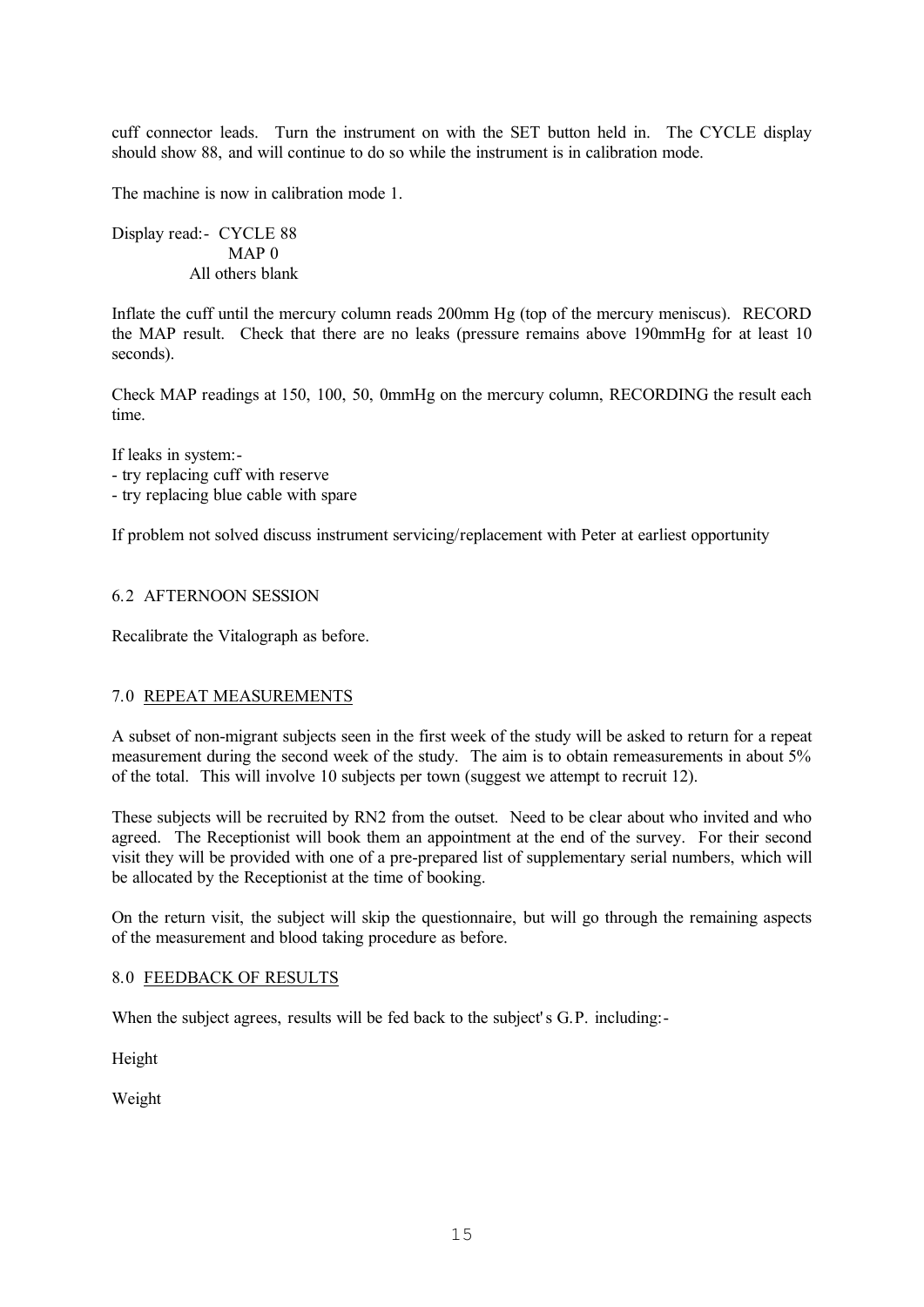Body mass index with cutoffs as a comment, viz:-

| 20 or less | $=$ underweight |
|------------|-----------------|
| $> 20-25$  | $=$ acceptable  |
| $> 25-30$  | $=$ overweight  |
| > 30       | $=$ obese       |

Systolic BP (mean of 2 readings, minus 8 mm)

Diastolic BP (mean of 2 readings)

#### Blood results

From biochemistry

include

Total, LDL, HDL cholesterol and triglycerides

Blood glucose

urea k na creatinine urate

tprotein alb bili alk phos ast = aspart transam alt = alanin transam  $ggt = gamma gt$ 

(exclude mg ca corr ca po4)

From haematology

include wbc, hb, platelets, rbc, hct, mcv, mch, mchc only

Abnormal values as defined by the laboratory will be indicated with a star next to the abnormal parameter. A copy of the ECG with report will be attached to this output. Abnormal values requiring more urgent attention are summarized on the next page.

## 9.0 MARKEDLY ABNORMAL RESULTS

### 9.1 During study measurements

The only abnormalities which are likely to be identified during the study measurements are a high blood pressure reading or an abnormal electrocardiogram.

## 9.1.1 Action for high blood pressure readings

#### Comparability issue

Bear in mind that the Dinamap records systolic pressure about 8mm Hg higher than the mercury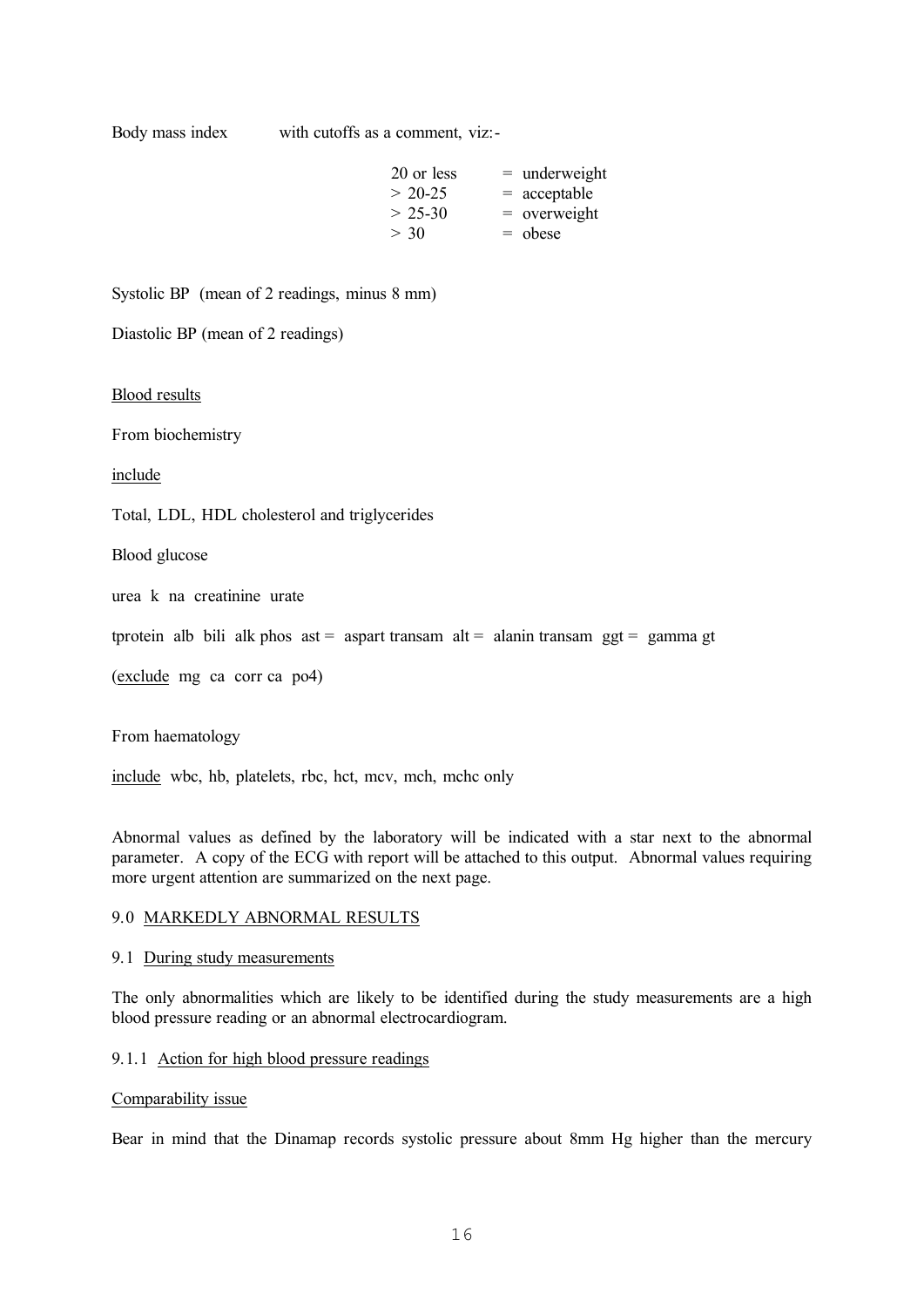sphygmomanometer; diastolic readings are virtually identical. This is taken into account in the following recommendations, which refer to actual DINAMAP readings.

Diastolic pressure readings

| Average 120mm Hg or more: | severely raised   |
|---------------------------|-------------------|
| Average 100-119mm Hg:     | moderately raised |
|                           |                   |

#### Systolic blood pressure readings

| Average 210mm Hg or more: | severely raised   |
|---------------------------|-------------------|
| Average 180-209mm Hg:     | moderately raised |

If either systolic or diastolic pressure is **severely** raised, should tell the patient:-

` Your blood pressure is **high** today. Has your blood pressure been high before, or have you received treatment for high blood pressure?'

(If no), ` Blood pressure can vary from day to day, so that one high reading does not necessarily mean that you have high blood pressure.'

(All) ` You would be well advised to arrange to see your doctor **within a week** to have a further check on your blood pressure. I will give you a card with a note of your blood readings today to give to your doctor'

If either systolic or diastolic pressure is **moderately** raised, should tell the patient:-

` Your blood pressure is **on the high side** today. Has your blood pressure been high before, or have you received treatment for high blood pressure?'

(If no), ` Blood pressure can vary from day to day, so that one high reading does not necessarily mean that you have high blood pressure.'

(All) ` You would be well advised to arrange to see your doctor **during the next two or three weeks** to have a further check on your blood pressure. I will give you a card with a note of your blood readings today to give to your doctor'

Direct notification of GP - to be discussed \*\*

#### 9.1.2 Electrocardiograms

Always consider the state of the subject first in interpretation. If the subject is well and symptom-free, threshold for rapid action on the ECG will be higher.

If the ECG specifies ` acute myocardial infarction' ask the patient about recent chest pain,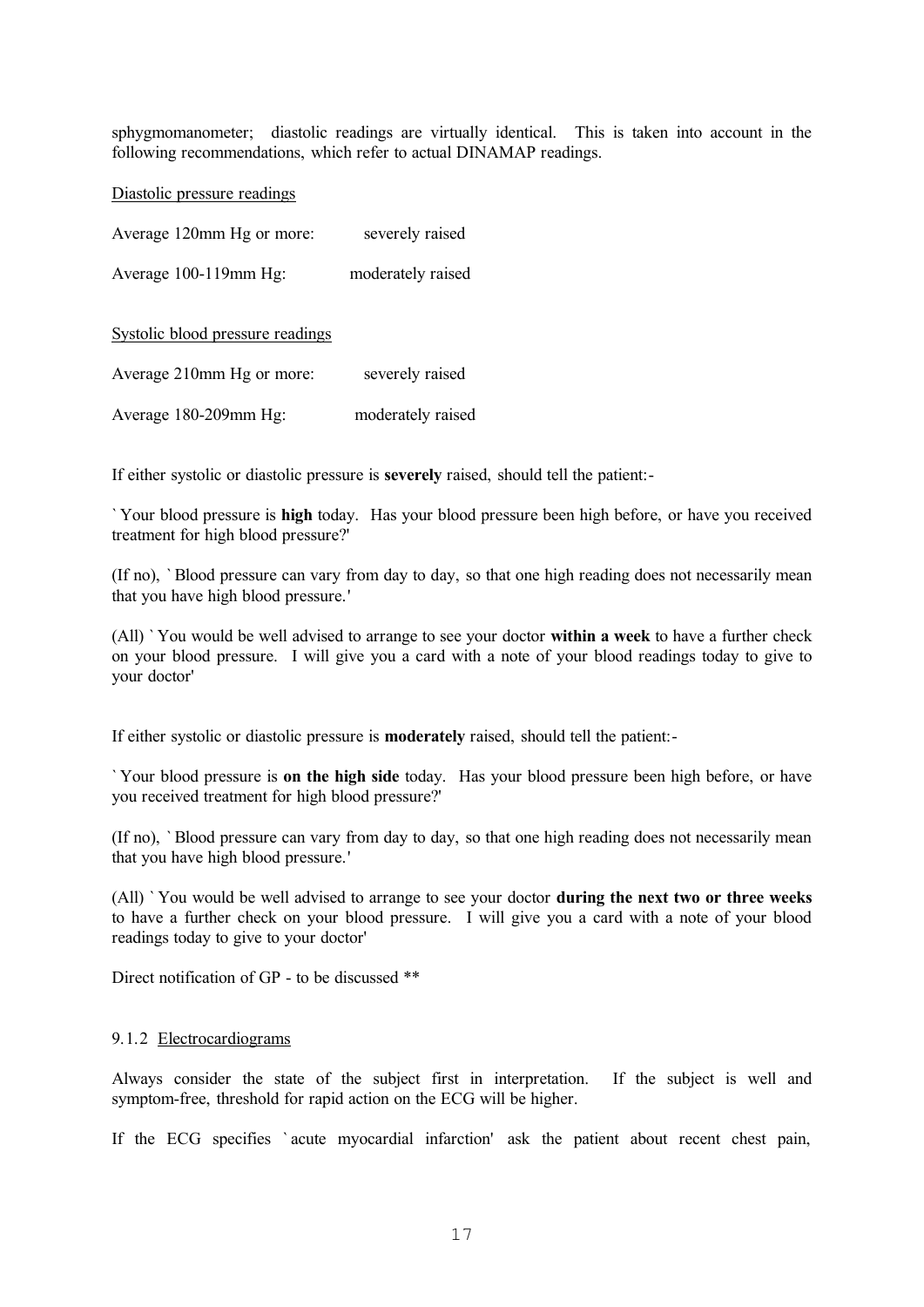breathlessness or other symptoms of ill-health and about any previous history of heart trouble. Irrespective of answers to these questions, should refer patient directly to G.P.

If the ECG specifies digoxin toxicity and the subject is taking digoxin or any other cardioac glycoside, he should be referred to the G.P. directly.

#### 9.2 Abnormalities on biochemical/haematological tests

Results which should be phoned through to the General Practitioner directly would include:-

blood glucose above 15 mmol/L (provide urea and electrolytes also)

blood urea above 20 mmol/L

serum potassium below 2.5 mmol/L or above 6.0 mmol/L serum sodium below 120 mmol/L

Haemoglobin below 8.0 g/dl; acute leukemia

### 10.0 PROTOCOL VIOLATIONS/DEPARTURES FROM PLAN

These will need to be dealt with as they arise. Details should be recorded in the study log book.

If a member of staff is ill:-

-please phone base so that a replacement can be found as soon as possible and any other arrangements made

-if one nurse is out of action without replacement:-

-Research Nurse 1 proceed as usual with questionnaire

-Research Nurse 2 should do physical measurements and venesection, but omitting waist-hip ratio and ECG. Aliquoting of bloods to be done as time permits

### 11.0 ANSWERING QUESTIONS ABOUT THE STUDY

What is the study for?

What has the study shown so far?

Will you want to see me again?

Will these results be seen by my doctor?

What happens if my tests are abnormal?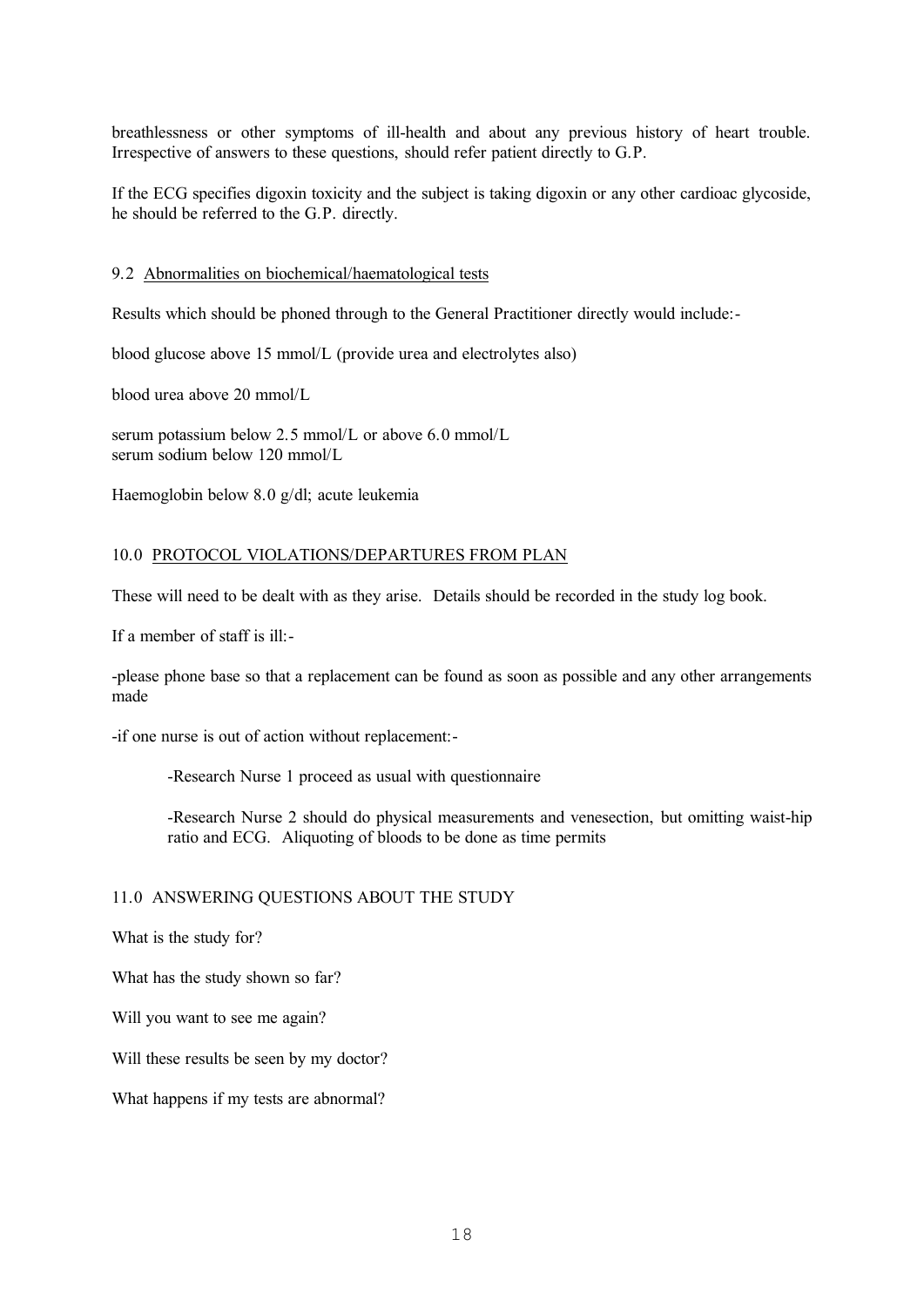Dear Doctor<sub>,</sub>

## **British Regional Heart Study**

Your patient The attended our survey examination. Her sitting blood pressure readings were:-

> $SBP^*$  DBP SBP\*\_\_\_\_\_\_\_\_\_DBP

We recommended that he should attend your surgery for a further blood pressure measurement within a week/within two-three weeks.

Thank you for your attention.

British Regional Heart Study

\* These measurements were made with a Dinamap instrument, which overestimates systolic blood pressure by about 8 mmHg compared with a mercury sphygmomanometer.

For attention of study receptionist

This study participant has kindly agreed to return for a further set of survey measurements during the next few days. Please book her another appointment to attend at her convenience.